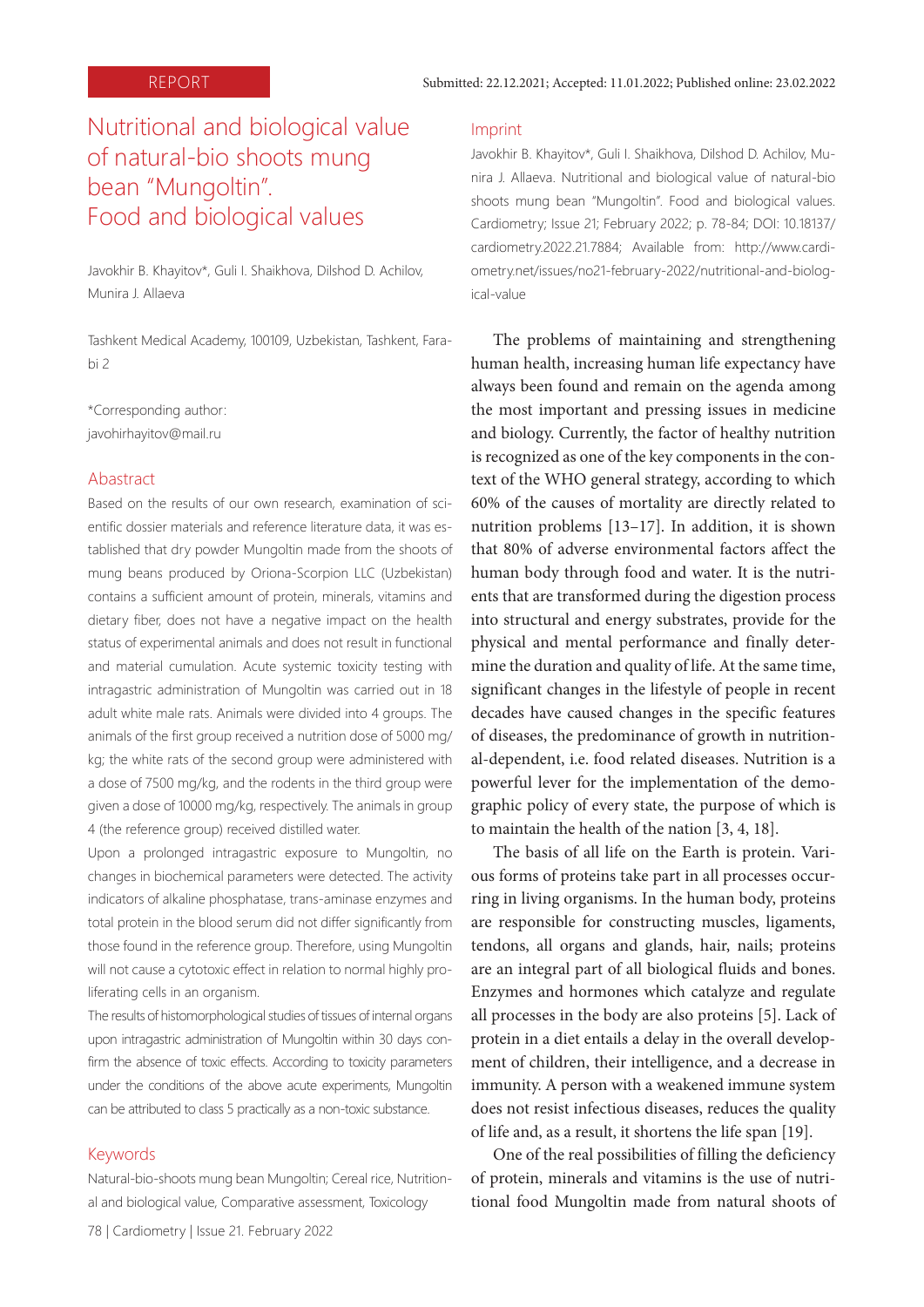mung beans, produced by ORION-SCORPIO LLC. In the Republic of Uzbekistan; unfortunately, the Mungoltin powder made from the sprouts of the sprouted mung beans cannot be found in food industries, despite the high protein content therein and its excellent functional characteristics [17].

Mung beans are an excellent source of protein and high energy. The Mungoltin powder from sprinkled mung beans comes directly from the nutrient-rich mung bean sprouts, containing a large amount of vitamins, minerals, antioxidants and enzymes. It is known that the mung beans are considered to be a valuable source of vitamin A, E, as well as many rare B vitamins. It is also a low glycemic product. During the first few days of germination, the sprout is saturated with potential energy: it is the source of life necessary for the seed growth. The sprout grows and ripens, and concentrated energy increases. The mung beans germinate over a short period of time up to 3.8 cm and can be harvested at the proper time, when they reach the maximum level of their nutritional value. At this point, in the sprout mung bean vitamins and minerals, as well as important phyto-chemical elements, are of the highest efficacy. After young shoots reach this optimal level of their biological development, they are harvested and dried at low temperatures for 8 hours. Drying at low temperatures is extremely important: living enzymes in the sprouts remain alive. At the end of the drying process, the sprouts are carefully crushed into a fine powder. The applicable specifications TU-6425280147-01: 2015 approved by the Ministry of Health of the Republic of Uzbekistan and an applicable international standard have been developed and introduced for this product [17].

As we have already noted, in most papers it is shown that Mungoltin made from the bio-shoots of mung beans is a unique source of high-quality protein. Its average content therein is 12%. The biological value of Mungoltin made from the natural bio-shoots of mung beans is twice as high as that of other plant proteins, and approaches that of the animal-type proteins.

Rice groats have been used by humans for a long time, and it remains a must in every kitchen. Rice groats of white color with a yellowish tint contain about a third of gluten. Nutritional and energetic value of bio-shoots of mung beans and rice groats differs. Therefore, their separate study [9] is reasonable.

**The aim of this work** is to study the nutritional and biological value of Mungoltin made from natural

bio-shoots of mung beans in order to find the most rational ways to use them in human nutrition.

**Materials and research methods.** The materials for the study cover natural product Mungoltin made from bio-shoots of mung beans as compared with rice groats.

Our studies used the following testing methods: organoleptic, physic-chemical, microbiological testing. In the study of the natural Mungoltin made from bio-shoots of mung beans, we have applied the reference data on the chemical composition of rice groats widely used by the population.

Our studies were conducted at the Department of Hygiene of Children, Adolescents and Food Hygiene at the Tashkent Medical Academy (TMA), Inter-University Research Laboratory (IRL) at TMA and the Test Center of the Institute of Plant Substances named after Academician S.A. Yunusova of the Republic of Uzbekistan.

With the physical characteristics of the studied samples, Mungoltin produced from bio-shoots of mung beans and rice groats, the following indicators were studied:

– humidity, acidity, gluten (15113.4-91, 15113.5-91, 202239-91).

The chemical characteristics of the samples were determined by the following indicators:

- crude protein by the Kjeldahl method (interstate standard 0846-91);
- total lipids by the Rushkovsky method (interstate standard 0846-91) with the Soxhlet equipment;
- ash after burning in a muffle furnace (according to the procedure by A.P. Ermakov, 1972);

Our experimental studies of possible toxic properties consisted of the following stages: the study of the general toxic effect produced Mungoltin made from bio-shoots of mung beans with an assessment of the possible irritating effect on the mucous membranes, as well as a possible cumulative effect thereof; the study of possible allergenic activity and effects made on the central nervous system (CNS) [5, 6, 7].

For the experiment, aqueous solutions (50%) in volumes of 0.3–5 ml per animal were prepared from samples of the natural bio-shoots of mung beans.

The rodents received the same dose in mg per kg of body weight as the object of study within the hours of their observation (16-20 hours). The animals were fed 3 hours after taking the dose. The diet was balanced in protein, fat and carbohydrate, scheduled for laboratory animals.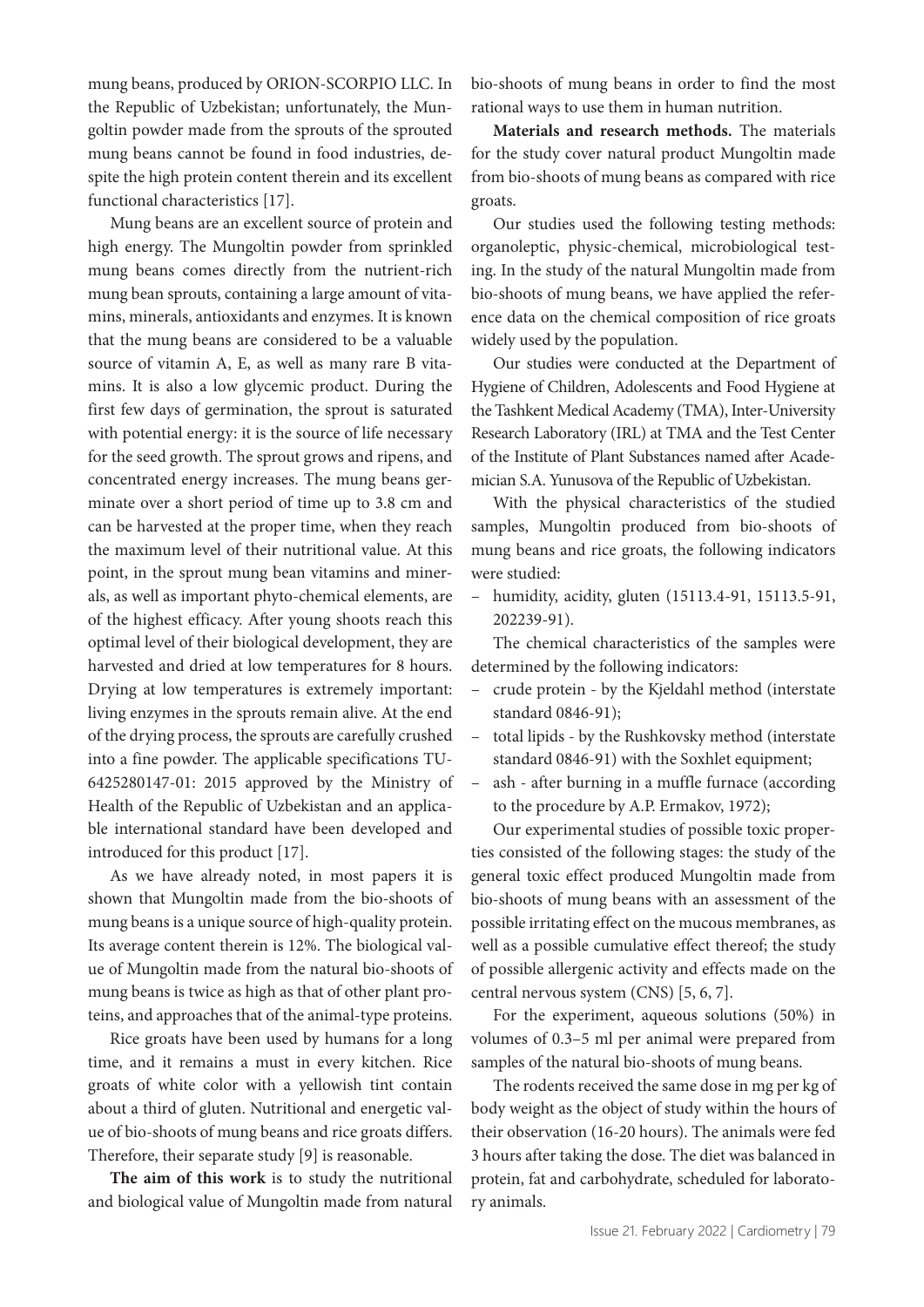The effect by Mungoltin from bio-shoots of mung beans and that by rice cereal produced on the central nervous system was evaluated by motor activity, with testing "the number of crossed squares" and assessing the "mink" reflex.

Acute experiments for assessing toxicology with intragastric administration of Mungoltin were carried out in 18 adult white male rats. The animals were divided into 4 groups. The animals of the first group received a dose of 5000 mg/kg; the white rats of the second group were fed with a dose of 7500 mg/kg, and the rodents of the third group were given a dose of 10000 mg/kg. The animals of group 4 (the reference group) received distilled water.

The white rats received 5000, 7500 and 10000 mg/kg per body weight. The animals were fed 3 hours after dosing. The diet was balanced in protein, fat and carbohydrate content, according to a special diet for laboratory animals.

Under the experimental conditions, the acute toxicity of the studied bio-shoots was assessed in 24 white outbred rats with a single intragastric administration of each form of the substance at doses of 5000, 7500 and 10000 mg/kg, respectively. The introduction of the mung bean shoots at higher doses was technically impossible due to the physiologically limited amount of the substance administration into the stomach of the rats.

The maximum tested dose of the substance in experimental animals was 13 times higher than the recommended technological dose, and the reference animals received an equivalent amount of distilled water.

The effect of mung-bean-seedlings-based product Mungoltin on the mucous membranes of the eyes was tested in 2 rabbits. A single inoculation of 0.05 ml of an aqueous suspension of the powder into the conjunctival sac of the left eye of the rabbits was carried out, the right eye served as the reference.

The ability to cumulate the food additive was studied by the Lim subchronic toxicity method under the conditions of multiple intragastric administration to white rats. The experiments were conducted in white rats weighing 158.8 g. Mungoltin was given intragastrically daily for 30 days at an initial dose of 100 mg per kg, followed by an increase of 1.5 times every 5 days. The selected dose approximately corresponds to the average consumption of the mixture in one serving of powder. The reference animals were injected with distilled water in an equivalent volume. In the course

of the studies, such indicators of the functional state of animals as survival, general condition, animal activity, dynamics of body weight, morphological composition of peripheral blood and biochemical blood parameters were monitored. [8]

The allergenic effect of the test powder was evaluated by a single intradermal injection of 0.02 ml of solutions of each pharmacological form diluted with physiological saline solution with a concentration of 50% using a tuberculin syringe into the outer surface of the guinea pig ear (6 experimental guinea pigs in the group and 6 in the reference one). The animals were injected with 0.02 ml of the physiological saline for comparison. Sensitization was assessed 12–14 days after the injection of the solution.

All survived animals were decapitated at the end of the study and properly disposed after pathomorphological studies. No organ or tissue has been used for other purposes.

All data obtained during the study was subjected to statistical processing with a Pentium-IV personal computer using the Microsoft OfficeExcel-2003 software package, including the use of built-in statistical processing functions. We used methods of variational parametric and nonparametric statistics, with the calculation of the arithmetic mean of the studied indicator (M), standard deviation (G), standard error of the mean (m), relative values (frequency,%). The statistical significance of the measurements, when comparing the average values, was determined by the Student criterion (t), with the calculation of the probability of error (P) when checking the normality of the distribution (by the excess criterion) and the equality of the general variances (F – Fisher's test). For statistically significant changes, the confidence level was taken to be P <0.05 [2].

### Research results and discussion

We have studied the comparative assessment of the nutritional and biological value of rice cereals and natural bio-shoots of mung beans. Natural bio-shoots of mung beans are intended for the food purposes and are obtained, as indicated above, by grinding mung beans.

To conduct our research, we selected a batch of Mungoltin made from bio-shoots of mung beans and rice cereals, organoleptic, and physical & chemical tests were carried out. A comparison was made with rice cereal.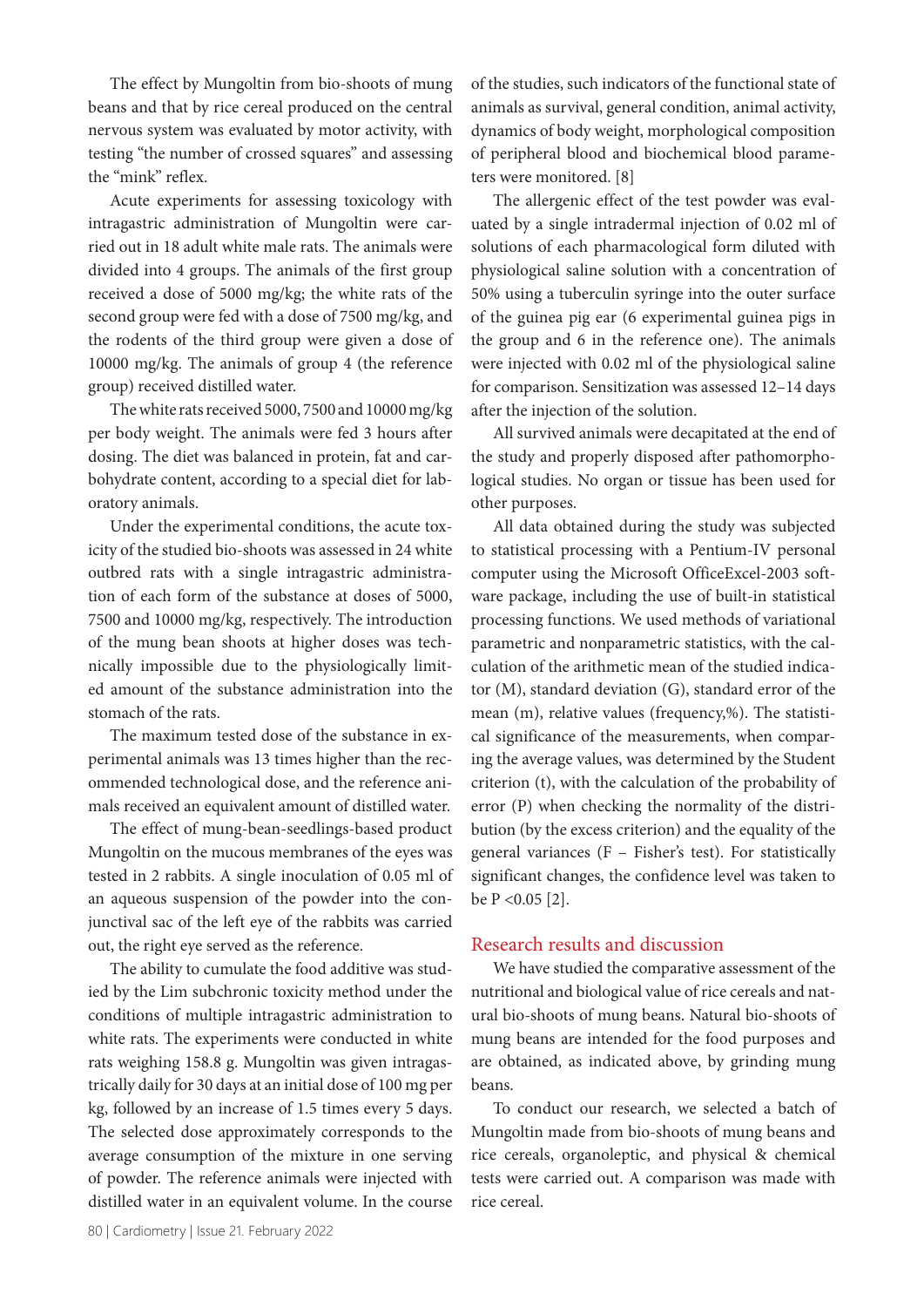Organoleptic indicators and such significant physicochemical parameters as moisture, fat, protein, fiber, acidity, ash, amount and quality of gluten, whiteness, grinding size, drop number, infection, contamination and content of metallomagnetic impurities were determined.

The results obtained by testing of organoleptic and physical & chemical characteristics are listed in Tables 1 and 2 herein.

#### Table 1

|  | Organoleptic indicators of the quality of flour |  |  |  |  |
|--|-------------------------------------------------|--|--|--|--|
|--|-------------------------------------------------|--|--|--|--|

| The<br>name of<br>indicators |                       | Tested types of flour                                                                                          |                                                                                    |  |
|------------------------------|-----------------------|----------------------------------------------------------------------------------------------------------------|------------------------------------------------------------------------------------|--|
|                              |                       | Mungoltin made from<br>bio-shoots of mung<br>beans                                                             | Rice groats                                                                        |  |
|                              | Color                 | Beige colour                                                                                                   | Creamy white                                                                       |  |
|                              | Smell                 | Bean characteristic,<br>odor-free                                                                              | Peculiar to rice cereal,<br>without extraneous<br>odors, not musty, not<br>moldy   |  |
|                              | Taste                 | Inherent, without specific<br>bean smack, bitterness,<br>sour and other<br>extraneous smacks                   | Peculiar to rice cereal,<br>without extraneous<br>flavors, not sour, not<br>bitter |  |
|                              | Mineral<br>impurities | When masticating, the<br>bio shoots of mung<br>beans Mungoltin,<br>moistened with water,<br>no crunch detected | When chewing rice<br>flour moistened with<br>water, there was no<br>crunch         |  |

#### Table 2

| The name of indicators                                                                                                                                                                                       | Grade of flour                             |                      |  |  |
|--------------------------------------------------------------------------------------------------------------------------------------------------------------------------------------------------------------|--------------------------------------------|----------------------|--|--|
|                                                                                                                                                                                                              | Bio-shoots of<br>mung beans<br>Mungoltin   | Rice groats          |  |  |
| Moisture content, %                                                                                                                                                                                          | $6,4\pm0,51$                               | $9,8 \pm 1,02$       |  |  |
| Fat, %, per dry substance                                                                                                                                                                                    | $8.0 \pm 0.91$                             | $1,57\pm0.3$         |  |  |
| Dry Ash Content                                                                                                                                                                                              | $3,43\pm0,35$                              | $0.66 \pm 0.08$      |  |  |
| Crude fiber, in %, referred to<br>dry matter                                                                                                                                                                 | $8,2\pm0,84$                               | $0,29\pm0,03$        |  |  |
| Crude protein, % dry matter                                                                                                                                                                                  | $12,0 \pm 2,03$                            | $6,92\pm0.72$        |  |  |
| Fineness of grinding, %:<br>the residue on a sieve of silk<br>fabric according to interstate<br>standard 4403;<br>passage through a sieve from<br>silk fabric in accordance with<br>interstate standard 4403 | 2 ± 0.21<br>(No. 25)<br>70±5,44<br>(No.35) | 3 ± 0.29<br>(No. 43) |  |  |
| Acidity, <sup>o</sup> H                                                                                                                                                                                      | $20,0\pm2,35$                              | $2,5 \pm 0,19$       |  |  |
| Metallomagnetic impurity,<br>mg in 1 kg                                                                                                                                                                      | Traces                                     | Traces               |  |  |
| Pest infestation                                                                                                                                                                                             | Not detected                               |                      |  |  |
| Pest pollution                                                                                                                                                                                               | Not detected                               |                      |  |  |

The organoleptic characteristics of Mungoltin made from bio-shoots of mung beans are slightly different from those in rice groats, but we have not revealed any negative properties in Mungoltin made from bio-shoots of mung beans.

According to the studied physical and chemical parameters, the above product shows more favorable properties. The powder has a finer grinding, shows a higher ash content, contains more crude fiber and crude protein than rice groats, and it does not demonstrate a greater acidity than rice groats.

As can be seen from the data in Table 3, an analysis of changes in the rats' body mass shows that throughout the experiment, animals of both groups added weight and the degree of increase in body weight in the experimental: the animals do not differ from the reference. That is, the dynamics of the body weight of animals treated with wheat shoot powder during the entire experiment has no differences with the reference. It is found that the relative mass of the internal organs of the animals of the experimental group differs little from that of the intact group of animals (Table 3 herein).

Table 3

| Indicators of the mass of the internal organs of animals treated |  |  |  |
|------------------------------------------------------------------|--|--|--|
| with Mungoltin under experimental conditions                     |  |  |  |

| Rat groups | Liver      | Kidneys    | Spleen     | Heart      | Adrenal<br>glands | Lungs      |
|------------|------------|------------|------------|------------|-------------------|------------|
| Reference  | 5,79 $\pm$ | $1,35 \pm$ | $0.65 \pm$ | $0.70 \pm$ | $0,017 \pm$       | $1,3 \pm$  |
|            | 0.5        | 0.5        | 0.1        | 0.01       | 0,001             | 0,1        |
| Mungoltin  | 5,71 $\pm$ | $1,20 \pm$ | $0.59 \pm$ | $0.72 \pm$ | $0.01 \pm$        | $1,25 \pm$ |
|            | 0.4        | 0.6        | 0.1        | 0.1        | 0,001             | 0,05       |

**The study of the cytotoxic activity of Mungoltin.**  For this purpose, samples of rat red bone marrow cells were cultivated.

The obtained rat bone marrow cell samples were divided into 5 groups:

- group 1 to estimate an effect produced by Mungoltin at a dose of 50 mg/10.10° cells for 60 minutes;
- group II to assess an effect made by Mungoltin at a dose of 25 mg/10•10<sup>6</sup> cells for 60 minutes;
- group Ш to estimate an effect produced by Mungoltin at a dose of 10 mg/10.10° cells for 60 minutes;
- group IV to assess an effect made by Mungoltin at a dose of 5 mg/10•10<sup>6</sup> cells for 60 minutes;
- group V to represent cells without Mungoltin exposure (the reference sample).

The results of assessing the effects made by Mungoltin on the viability of rat red bone marrow cells are presented in Table 4 herein.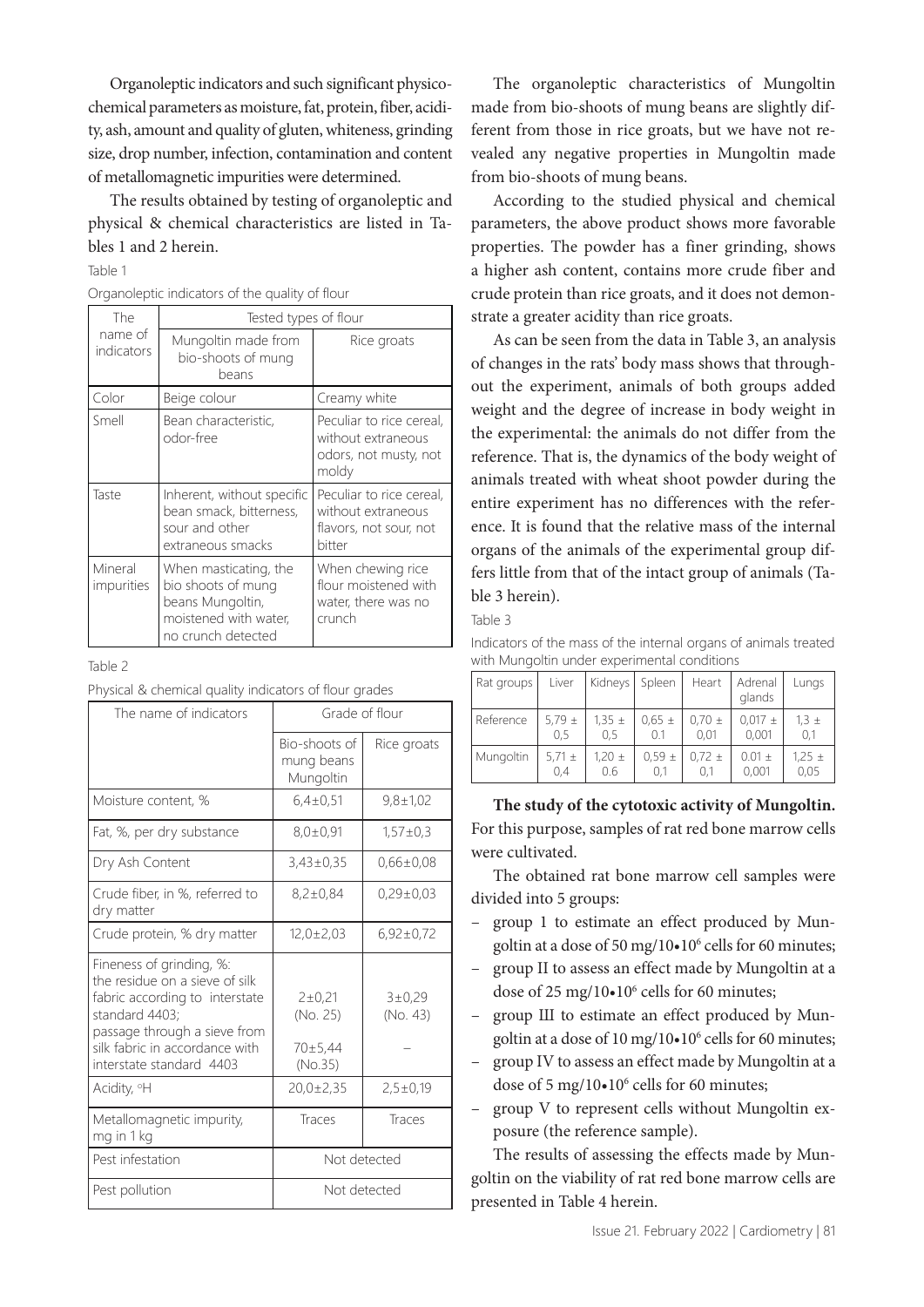#### Table 4

| No.            | Group                                                   |                               | Rat Red Bone Marrow Cells |      |         |      |
|----------------|---------------------------------------------------------|-------------------------------|---------------------------|------|---------|------|
|                |                                                         | Number of                     | dead                      |      | living  |      |
|                |                                                         | examined<br>cells<br>$107$ ml | abs                       | %    | abs     | %    |
| 1              | Mungoltin<br>dose,<br>50 mg/10•10 <sup>6</sup><br>cells | 1,6                           | 5,1x105                   | 31,0 | 1,1x106 | 69,0 |
| $\overline{c}$ | Mungoltin<br>dose,<br>25 mg/10•10 <sup>6</sup><br>cells | 5,0                           | 1,4x106                   | 28,0 | 3,6x106 | 72,0 |
| 3              | Mungoltin<br>dose,<br>10 mg/10•10 <sup>6</sup><br>cells | 9,4                           | 6,0x106                   | 63,9 | 3,4x106 | 36,1 |
| 4              | Mungoltin<br>dose,<br>5 mg/10•10 <sup>6</sup><br>cells  | 0,98                          | 2,6x105                   | 26,0 | 7,2x105 | 74,0 |
| 5              | Reference                                               | 1,1                           | 2,6x105                   | 23,6 | 8,4x105 | 76,4 |

Cytotoxic activity of Mungoltin against rat red bone marrow cells in vitro

Our studies have shown that Mungoltin at doses of 50 mg/10•10<sup>6</sup>, 25 mg/10•10<sup>6</sup>, 10 mg/10•10<sup>6</sup> and 5 mg/10•106 does not significantly affect the viability of rat red bone marrow cells in vitro. Mungoltin at its highest dose of 50 mg/10•10<sup>6</sup> cells, prepared as semi-finished ice-cream-type product has led to death of 31.0 % of the lymphoid cells, while the similar indicator in the reference group has been recorded to reach 23.6 %, i.e. the resulting difference in the number of dead cells when using the Mungoltin food supplement compared with the reference has been found to be within the statistical error.

Our macroscopic examinations of the internal organs in the rats have shown no change therein. The animals are neat in appearance, the coat is shiny, and there are no alopecia signs. The visible mucous membranes are pale pink, shiny, smooth. The mammary glands in the female rats show no abnormalities on palpation. The genitals in the male rats are found to be properly developed. The tails are noted to be somewhat brownish in color. The alveolar and bronchial system in the lungs has the normal regular structure. Plethora has been estimated as moderate. The blood vessels of the lungs have been found to be moderately full-blooded. The alveoles are filled with air. Edema or inflammation of the lung tissue has not been revealed. The size of the heart is within its normal limits. There is a small amount of blood found in the chambers of the heart. The cardiac muscle is dense and brown in color. The stomach and the small intestine are found to be without any pronounced changes. The stomach is filled with a small amount of solid food. The mucous membrane is shiny, folded and somewhat pink in color. The mucosa of the small intestine is shiny, smooth and pink in color. The size and the shape of the liver show no differences from the reference. The surface of the liver is smooth. The capsule of the liver is thin and transparent. The lobular structure of the liver is preserved. The kidneys are of their normal size and shape, brown in color, dense, with a distinct cortical and medullary substance in the cross-section.

Thus, pathomorphological studies confirm the harmlessness of dry powder Mungoltin from the shoots of mung beans.

### Conclusion

The results of our studies allow us to discuss a number of important medical and hygienic aspects related to the study of the nutritional value of dry powder Mungoltin made from the shoots of mung beans and rice grits. Consequently, as a result of the assessment of the organoleptic, physical & chemical and nutritional value, it can be concluded that Mungoltin in the form of the powder made from the shoots of mung beans, containing ample proteins, lipids, minerals, vitamins and dietary fiber, represents a valuable complex of unique essential nutritional factors. Mungoltin made from shoots of mung beans is a natural food product. Mungoltin prepared as a drink enhances the performance of the immune system, improves metabolism, and also increases the nutritional and biological value of the product as a nutritional supplement. Thus, the comparative analysis of the results of the study of dry powder Mungoltin made from the shoots of mung beans as against rice groats reveals significant differences therein.

Based on the results of our own research, our review of scientific data and the relevant reference literature, it has been found that dry powder Mungoltin made from the shoots of mung beans, produced by ORIONA-SCORPION LLC (Uzbekistan), does not adversely affect the health of experimental animals and does not result in functional or material cumulation. According to the tested toxicity parameters under the conditions of acute experiments, Mungoltin can be attributed to class 5, and it can be considered practically as a non-toxic substance.

With prolonged intragastric administration of Mungoltin no changes in the tested biochemical pa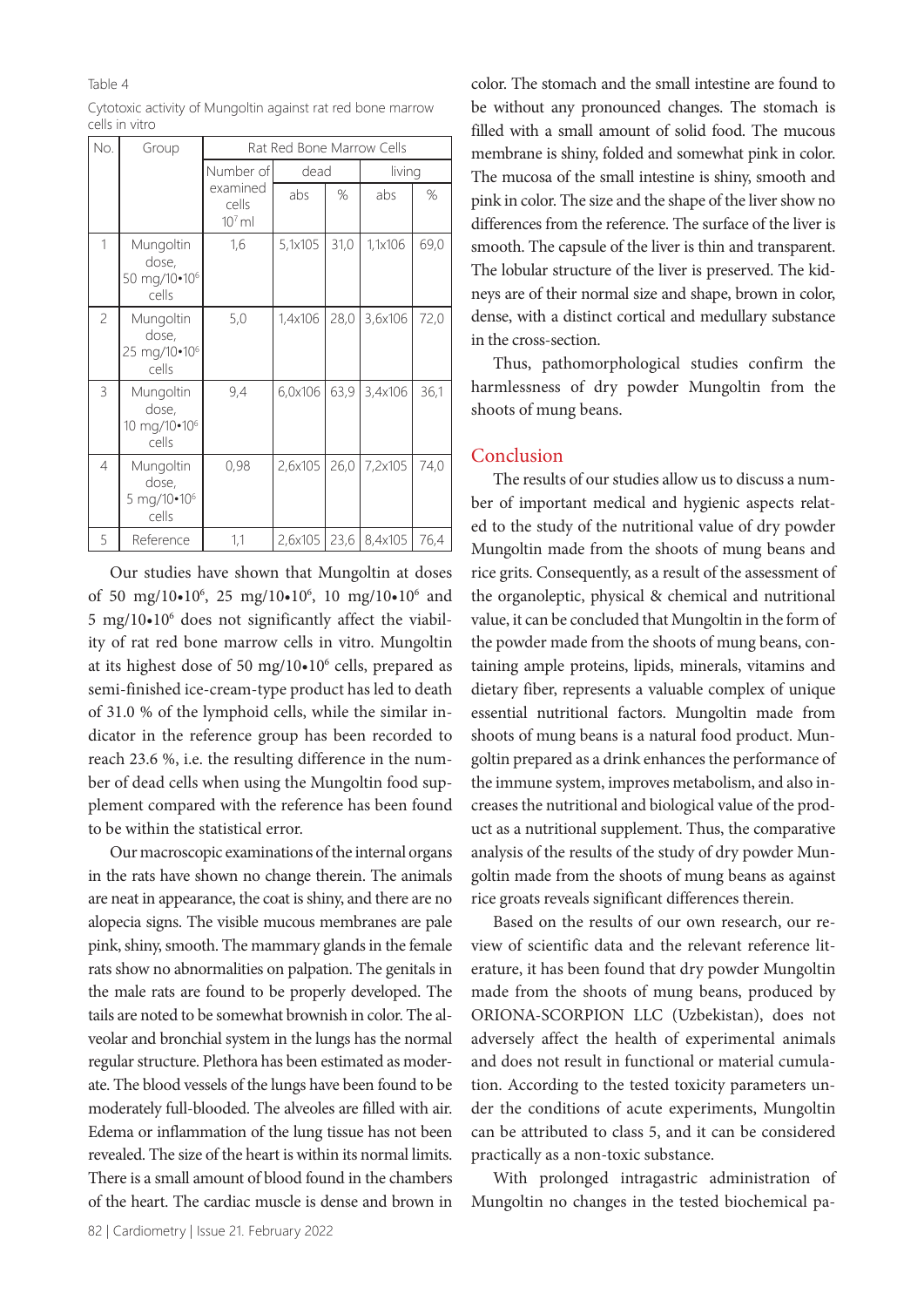rameters have been detected. The activity indicators of alkaline phosphatase, trans-aminase enzymes and total protein in the blood serum have shown no significant differences from the reference values.

The results of studying of possible cytotoxic effect in vitro show that Mungoltin at its doses of  $50 \text{ mg}/10 \cdot 10^6$ , 25 mg/10•10<sup>6</sup>, 10 mg/10•10<sup>6</sup> and 5 mg/10•10<sup>6</sup> does not significantly affect the viability of red cells rat bone marrow in vitro.

Therefore, the use of Mungoltin is free of any cytotoxic effects in relation to normal highly proliferating body cells.

The results of our histomorphological studies of tissues of the internal organs with intragastric administration of Mungoltin within 30 days confirm the absence of toxic effects.

Thus, the conducted toxicological studies allow us to draw a conclusion about the biomedical safety of dry powder Mungoltin made from the shoots of mung beans, produced by ORIONA-SCORPION LLC.

# Recommendations

Using of Mungoltin made from mung bean bioshoots as a product for the population and as an organic, natural, energy- and protein-containing drink improves the performance of the digestive system, removes toxins and harmful substances from the body and strengthens the immune system.

### Statement on ethical issues

Research involving people and/or animals is in full compliance with current national and international ethical standards.

# Conflict of interest

None declared.

# Author contributions

The authors read the ICMJE criteria for authorship and approved the final manuscript.

# References

1. Borisenkova NV, Vashapova AA, Shul'chenko LM. Use of soy products in the production of bread and bakery products. Moscow: Megalion, 2007: 71 p. [in Russian]

2. Iskandarov TI, Mamatkulov BM. Methods of sanitary-statistical and socio-hygienic research. Tashkent: 1994. 200 p. [in Uzbek]

3. Korolev AA. Hygiene of nutrition. Moscow: Academy, 2008: 528 p. [in Russian]

4. Tutorial for practical classes on nutrition hygiene (Edited by Professor G.I.Shaikhova). Tashkent: The new generation, 2014: 476 p. [in Russian]

5. Onishhenko G.G., et al. Current approaches to assessing the safety of genetically modified food sources. Experience studying soybeans line 40-3-2. [Nutrition questions]. 1999;5/6:3-8. [in Russian]

6. Manual on experimental (preclinical) study of new pharmacological substances. Under the general editorship. Kurlyandskiy BA. Moscow: 2005: 165 p. [in Russian]

7. San R and N 0283-10 of 02/05/10 «Hygienic requirements for food safety».Tashkent: 2010: 48 p. [in Russian] 8. OECD Standards for Chemistry Research No. 423 "A thorough toxicological assessment - a classic method" of March 22, 1996;

9. Sanockij IV. Methods for determining the toxicity and hazards of chemical substances. Moscow: 1970. P. 161-163. [in Russian]

10. Habriev RU. Guidelines for the experimental (preclinical) study of new pharmacological substances. Moscow: OJSC "Publishing house Medicine ", 2005: 832 p. [in Russian]

11. Poznjakovskij VM, Avstrievskih AN, Vekovcev AA. Nutritional and biologically supplements. Moscow: Russian universities, 2005: 275 p. [in Russian]

12. Poznjakovsky VM, Sukhanov BP. Biologically active additives in a modern food. Food processing: Techniques and Technology. 2009;2: 36-44.

13. Tutel'jan VA, Suhanov BP, Avstrievskih AN, Poznjakovskij VM. Biologically active supplements in human nutrition (textbook for postgraduate education of doctors of all specialties). Textbook. Tomsk: NTL Publishing House, 1999: 296 p. [in Russian]

14. Tutel'jan VA, Suhanov BP, Kerimova MG. Prerequisites and factors of formation of regional policy in the field of healthy nutrition in Russia. [Nutrition questions]. 2007; 6: 39-43. [in Russian]

15. Tutel'jan VA, Suhanov BP, Vasil'ev AV, et al. Implementation of the concept of the state policy of healthy nutrition of the population of Russia at the regional level: formation of regional policy and regional programs. Methodological aspects of program development and implementation. Part 2. Features of regional programmes to improve macro and micronutrient security of the population. [Nutrition questions]. 2005; 2: 3-8. [in Russian]